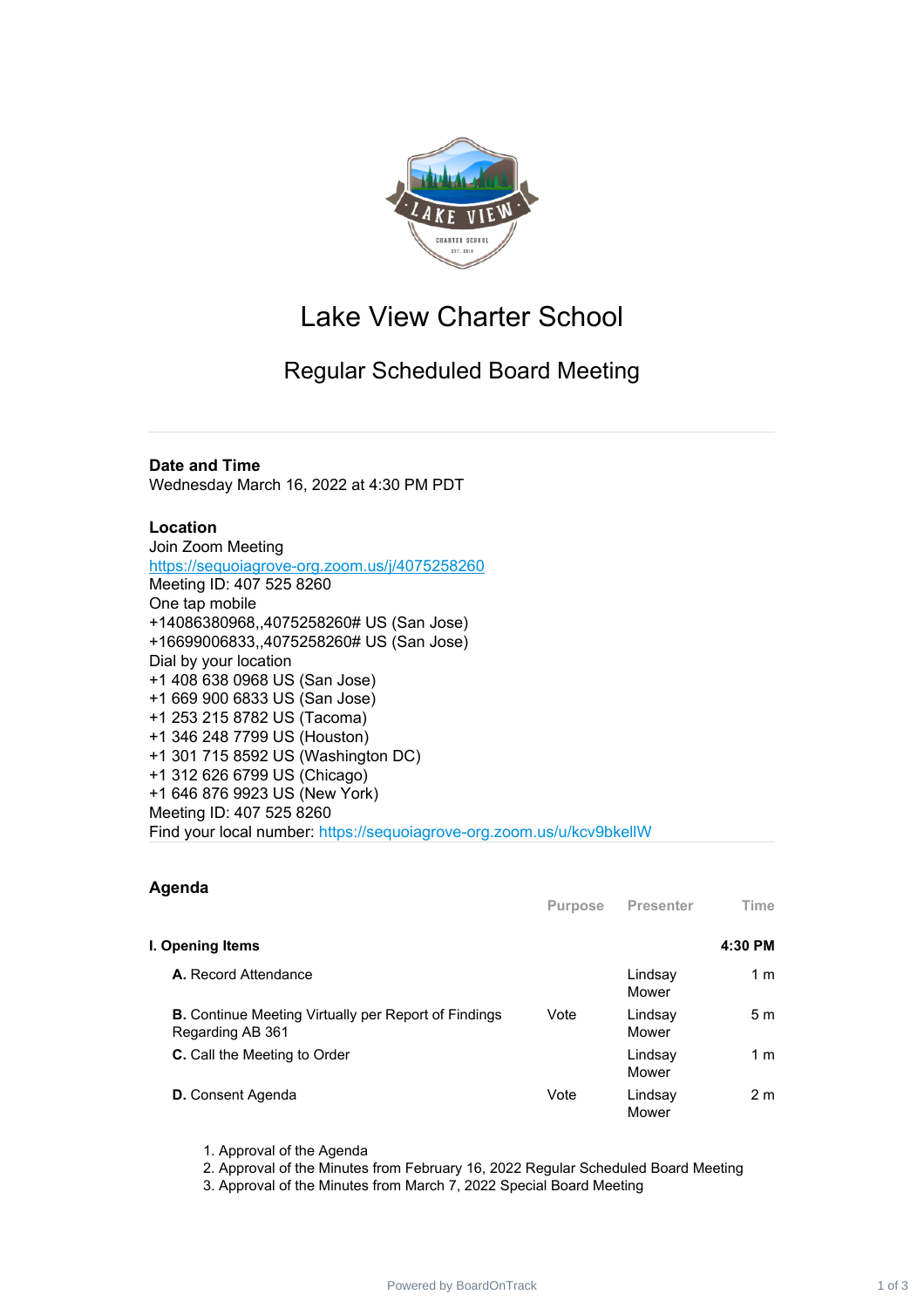| 5. Residency Policy (updated)<br>6. 2022-2023 Staff Contracts                                               |                |                               |                 |
|-------------------------------------------------------------------------------------------------------------|----------------|-------------------------------|-----------------|
| <b>E.</b> Closed Session                                                                                    | Vote           | Lindsay<br>Mower              | 20 <sub>m</sub> |
| PUBLIC EMPLOYEE PERFORMANCE EVALUATION (Gov. Code section 54957(b)(1).)<br><b>Title: Executive Director</b> |                |                               |                 |
| F. Announcement of Any Action Taken in Closed<br>Session                                                    |                | Lindsay<br>Mower              | 5 <sub>m</sub>  |
| <b>G.</b> Public Comments                                                                                   |                |                               | 3 m             |
| <b>H.</b> Executive Director's Report                                                                       |                | Julie<br>Haycock-<br>Cavender | 15 <sub>m</sub> |
| II. Finances                                                                                                |                |                               | 5:22 PM         |
| A. February Financials                                                                                      | Vote           | James<br>Surmeian             | 15 <sub>m</sub> |
| B. Local Control and Accountability Plan (LCAP) and<br>Local Control Funding Formula (LCFF) Presentation    | <b>FYI</b>     | Kulpreet<br>Pummay            | 10 <sub>m</sub> |
| III. Academic Excellence                                                                                    |                |                               | 5:47 PM         |
| A. Universal Preschool and Expanded Learning<br>Opportunities Program                                       | <b>FYI</b>     | Julie<br>Haycock-<br>Cavender | 5 m             |
| <b>B.</b> Public Hearing for Universal Preschool and<br><b>Expanded Learning Opportunities Program</b>      | <b>Discuss</b> |                               | 5 <sub>m</sub>  |
| <b>IV. Closing Items</b>                                                                                    |                |                               | 5:57 PM         |
| A. Board of Director's Comments & Requests                                                                  | <b>Discuss</b> |                               | 2 <sub>m</sub>  |
| B. Announcement of Next Regular Scheduled Board<br>Meeting                                                  | <b>FYI</b>     | Lindsay<br>Mower              | 1 <sub>m</sub>  |
| The Next Regular Scheduled Board Meeting is April 27, 2022 at 4:30 PM.                                      |                |                               |                 |
| C. Adjourn Meeting                                                                                          | Vote           | Lindsay<br>Mower              | 1 <sub>m</sub>  |

4. Evaluation Policy (updated)

Public Comment Rules: Members of the public may address the Board on agenda or non-agenda items through the teleconference platform, Zoom. Zoom does not require the members of the public to have an account or login. Please either utilize the chat option to communicate to the administrative team of your desire to address the Board or simply communicate orally your desire to address the Board when the Board asks for public comments. Speakers may be called in the order requests are received. Comments are limited to 2 minutes each, with no more than 15 minutes per single topic. If a member of the public utilizes a translator to address the Board, those individuals are allotted 4 minutes each. If the Board utilizes simultaneous translation equipment in a manner that allows the Board to hear the translated public testimony simultaneously, those individuals are allotted 2 minutes each. By law, the Board is allowed to take action only on items on the agenda.